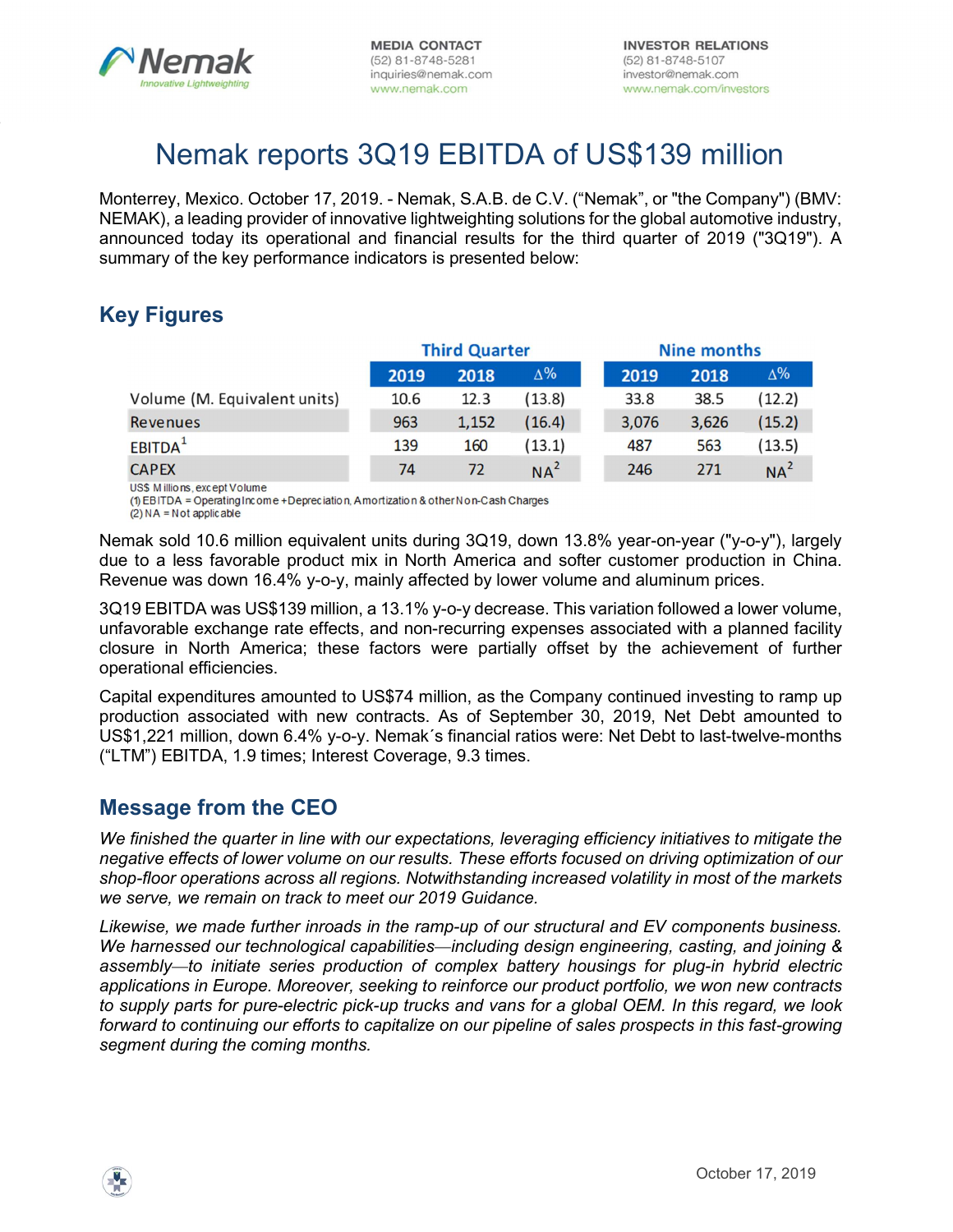# Automotive Industry

|      |                            | % Var.                                                                                 |
|------|----------------------------|----------------------------------------------------------------------------------------|
|      |                            | 0.6<br>2.5                                                                             |
|      |                            | (3.4)                                                                                  |
| 20.6 | 20.7                       | (0.5)                                                                                  |
| 4.2  | 4.2                        | 0.0                                                                                    |
| 2.9  | 2.9                        | 0.0                                                                                    |
|      |                            |                                                                                        |
|      |                            |                                                                                        |
|      |                            | er, SAAR for U.S. vehicle sales was 17.1 million units, 0.6% higher y-o-y supported by |
|      | 2019<br>17.1<br>4.1<br>2.8 | <b>Millions of Units</b><br><b>Third Quarter</b><br>2018<br>17.0<br>4.0<br>2.9         |

In the quarter, SAAR for U.S. vehicle sales was 17.1 million units, 0.6% higher y-o-y supported by continued favorable economic conditions. Although vehicle production was up 2.5% for North America as a whole, it declined at a similar rate among Nemak customers due mainly to the phaseout of certain vehicle platforms.

In Europe, 3Q19 sales were basically flat as effects of a softer overall macroeconomic environment offset the benefit of a favorable base of comparison, as the implementation of new emissions testing standards weighed on this market over the same period last year. In turn, vehicle production remained unchanged y-o-y.

# Recent Developments

- During the third quarter, Nemak won new contracts worth a total of US\$240 million in annual revenue, primarily to produce cylinder heads, engine blocks, and EV components.
- Nemak was selected to join the Dow Jones Sustainability MILA Pacific Alliance Index, as well as the London Stock Exchange's FTSE4Good Index Series, based on expert reviews of its economic, social, and environmental practices.
- Nemak was named finalist for the 2019 Automotive News PACE<sup>™</sup> Awards for its use of proprietary casting technology to produce highly integrated electric motor housings. Winners will be announced in March 2020.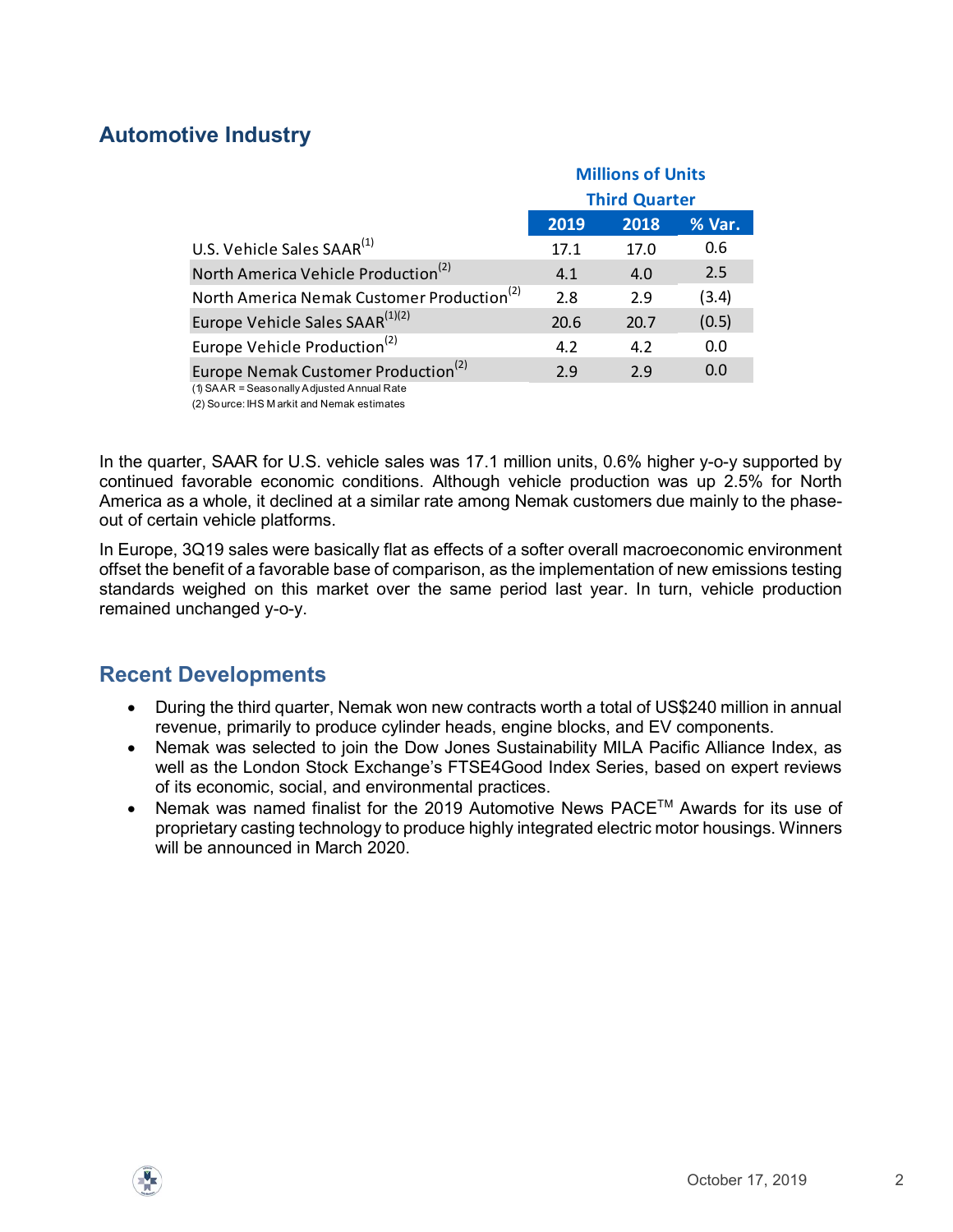### Financial Results Summary

| nancial Results Summary                                                                                                                                            |                      |       |                 |       |                    |                 |  |  |  |
|--------------------------------------------------------------------------------------------------------------------------------------------------------------------|----------------------|-------|-----------------|-------|--------------------|-----------------|--|--|--|
|                                                                                                                                                                    | <b>Third Quarter</b> |       |                 |       | <b>Nine months</b> |                 |  |  |  |
|                                                                                                                                                                    | 2019                 | 2018  | $\Delta\%$      | 2019  | 2018               | $\Delta\%$      |  |  |  |
| Volume (M. Equivalent units)                                                                                                                                       | 10.6                 | 12.3  | (13.8)          | 33.8  | 38.5               | (12.2)          |  |  |  |
| Revenues                                                                                                                                                           | 963                  | 1,152 | (16.4)          | 3,076 | 3,626              | (15.2)          |  |  |  |
| Operating Income                                                                                                                                                   | 43                   | 69    | (37.7)          | 224   | 312                | (28.2)          |  |  |  |
| EBITDA <sup>1</sup>                                                                                                                                                | 139                  | 160   | (13.1)          | 487   | 563                | (13.5)          |  |  |  |
|                                                                                                                                                                    |                      |       | 0.8             | 14.4  | 14.6               | (1.4)           |  |  |  |
| EBITDA $1$ / Eq. Unit                                                                                                                                              | 13.1                 | 13.0  |                 |       | 142                | (30.3)          |  |  |  |
| Net Income                                                                                                                                                         | (2)                  | 49    | <b>NA</b>       | 99    |                    |                 |  |  |  |
| <b>CAPEX</b>                                                                                                                                                       | 74                   | 72    | NA <sup>2</sup> | 246   | 271                | NA <sup>2</sup> |  |  |  |
|                                                                                                                                                                    | 1,221                | 1,304 | (6.4)           |       |                    |                 |  |  |  |
| Net Debt <sup>3</sup><br>US\$ Millions, except Volume and EBITDA / Eq. Unit<br>(1) EBITDA = Operating Income + Depreciation, Amortization & other Non-Cash Charges |                      |       |                 |       |                    |                 |  |  |  |
| $(2)$ NA = Not applicable<br>(3) Net Debt = Total Debt - Total Cash                                                                                                |                      |       |                 |       |                    |                 |  |  |  |
|                                                                                                                                                                    |                      |       |                 |       |                    |                 |  |  |  |

3Q19 total volume decreased 13.8% y-o-y, with North America and Rest of World accounting for most of this variation. In North America, volume was down mainly due to a less favorable product mix, lower exports to China, and less production among Detroit 3 customers; and, in Rest of World, the main factor was a reduction in Ford light-vehicle sales in China. Meanwhile, Europe volume was down on lower sales to Jaguar Land Rover.

Turning to Revenue, lower volume and aluminum prices drove a 16.4% y-o-y decrease in 3Q19.

Regarding Operating Income, the Company reported a 37.7% y-o-y decrease in 3Q19 mainly due to non-recurring effects derived from the planned closure of its plant in Windsor, Canada; lower revenue; and the impact of the depreciation of the euro against the U.S. dollar, which more than offset the benefit of operating efficiencies. In turn, EBITDA was 13.1% lower y-o-y as this measure excludes the asset impairment associated with the above-mentioned plant closure. Meanwhile, 3Q19 EBITDA per equivalent unit was US\$13.1, 0.8% higher than the US\$13.0 reported on the same quarter last year. Nemak´s 3Q19 Net Income was down mainly on the same factors affecting Operating Income as described above, finishing at negative US\$2 million.

Capital expenditures amounted to US\$74 million in 3Q19, continuing with investments to support new product launches in all regions.

As of September 30, 2019, Nemak reported a Net Debt of US\$1.2 billion. Financial ratios were: Net Debt to LTM EBITDA, 1.9 times; and Interest Coverage, 9.3 times. These ratios compared to 1.8 and 8.4 times, respectively, as of quarter-end 3Q18.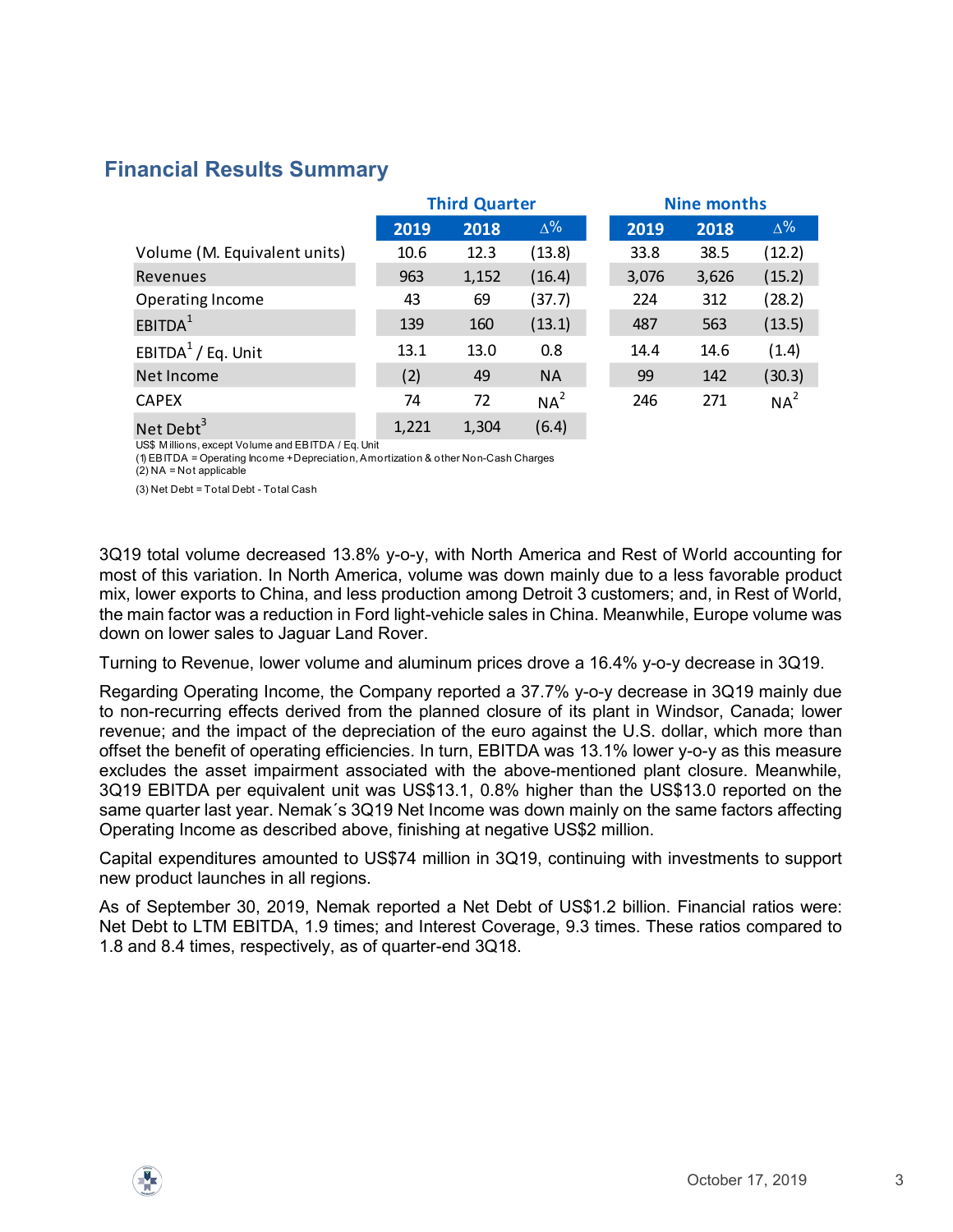# Regional Results

### North America

In 3Q19, revenue was down 16.7% y-o-y, mostly related to lower volume and aluminum prices. 3Q19 EBITDA declined by 12.5% y-o-y, attributable to a combination of lower volume and nonrecurring expenses associated with the wind-down of manufacturing operations in Windsor, Canada.

### Europe

3Q19 revenue decreased 13.2% y-o-y, mainly due to lower volume and negative currency effects, as well as lower aluminum prices. 3Q19 EBITDA was 18.8% lower y-o-y mainly due to the reduction in volume, the depreciation of the euro against the U.S. dollar, and severance costs.

### Rest of the World

In 3Q19, revenue decreased by 25.4% y-o-y, mainly due to lower sales to Ford China. 3Q19 EBITDA was US\$9 million, slightly higher than the same period last year as operational efficiencies more than offset effects of lower volume.

------------------

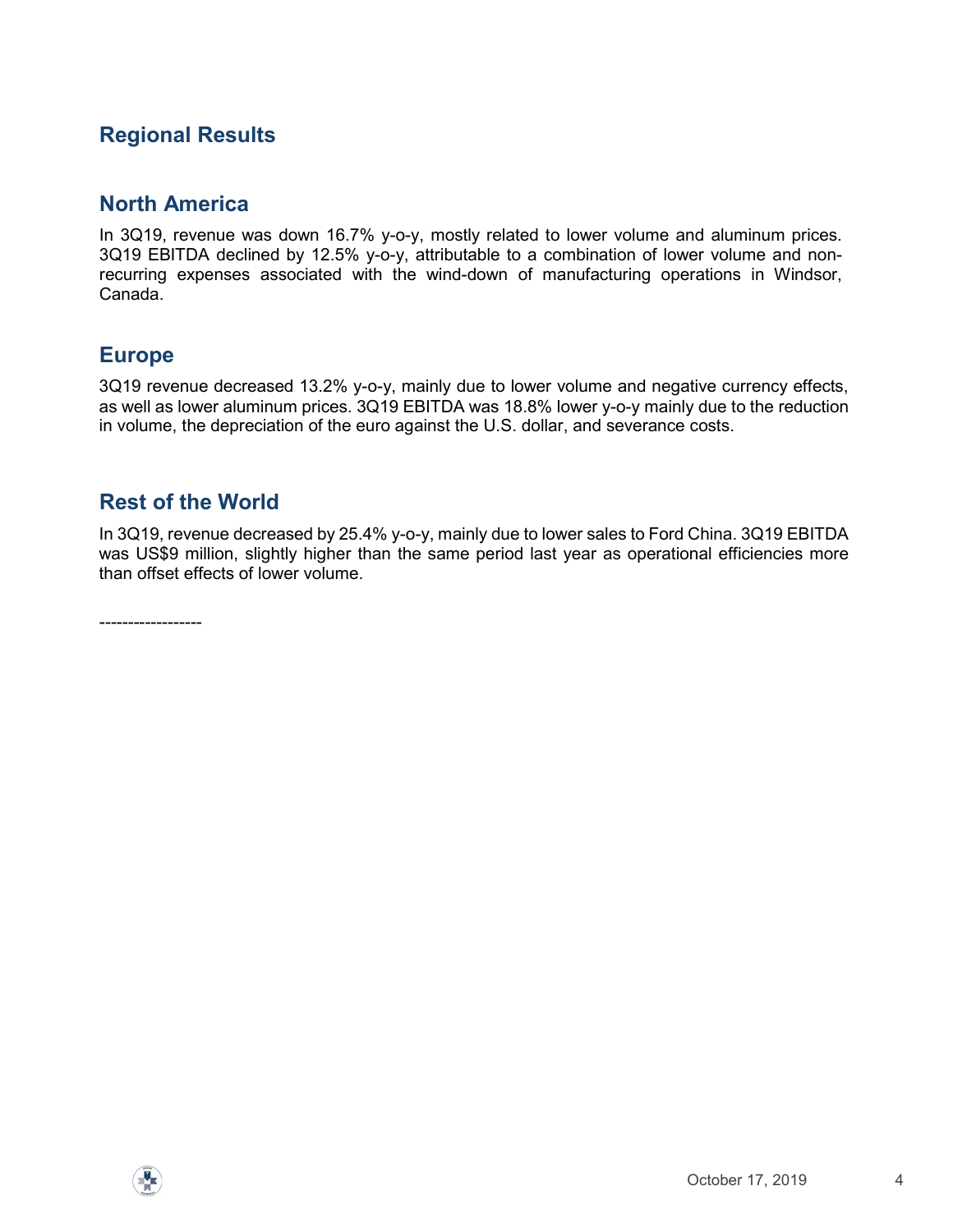# Methodology for presentation of results

The report presents unaudited financial information. Figures are in Mexican pesos or U.S. dollars, as indicated. For income statement items, peso amounts were translated into dollars using the average exchange rate of the months during which the operations were recorded. For balance sheet items, peso amounts were translated into dollars using the end-of-period exchange rate. Financial ratios were calculated in dollars. Due to rounding, minor differences may occur when calculating percent changes from one period to another.

### Conference call information

Nemak's Third Quarter 2019 Conference Call will be held on Friday, October 18, 2019, 11:30 a.m. Eastern Time (10:30 a.m. Mexico City Time). To participate in the conference call, please dial: Domestic U.S.: (877) 407-0784; International: 1-201-689-8560; Mexico Toll Free: 01 800 522 0034. The conference call will be webcast live through streaming audio. If you are unable to participate, the conference call audio and script will be available on Nemak's website. For more information, please visit investors.nemak.com

### Forward-looking statements

This report may contain certain forward-looking statements concerning Nemak's future performance that should be considered as good faith estimates made by the Company. These forward-looking statements reflect management's expectations and are based upon currently available data and analysis. Actual results are subject to future events and uncertainties, which could materially impact Nemak's actual performance and results.

# About Nemak

Nemak is a leading provider of innovative lightweighting solutions for the global automotive industry, specializing in the development and manufacturing of aluminum components for powertrain and body structure applications. In 2018, it generated revenue of US\$4.7 billion. For more information about Nemak, visit http://www.nemak.com

Three pages of tables to follow

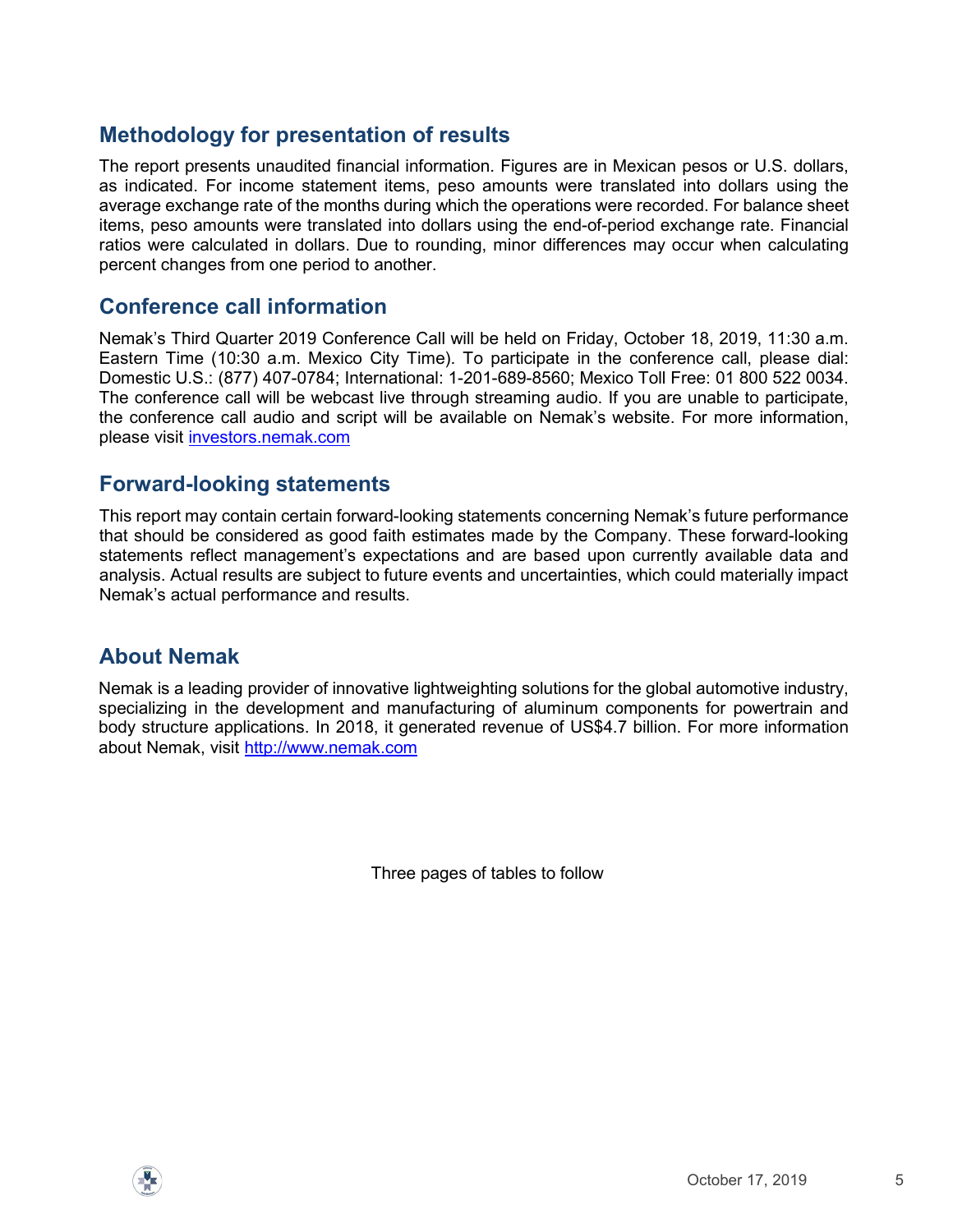#### Nemak

#### Income Statement Millions of Dollars

|                                                                                                   |                                    |                |                                 | <b>Nemak</b>                  |                  |                  |                        |                                 |                          |                       |                  |
|---------------------------------------------------------------------------------------------------|------------------------------------|----------------|---------------------------------|-------------------------------|------------------|------------------|------------------------|---------------------------------|--------------------------|-----------------------|------------------|
|                                                                                                   |                                    |                |                                 | <b>Income Statement</b>       |                  |                  |                        |                                 |                          |                       |                  |
|                                                                                                   |                                    |                |                                 | <b>Millions of Dollars</b>    |                  |                  |                        |                                 |                          |                       |                  |
|                                                                                                   |                                    |                |                                 |                               |                  |                  |                        |                                 |                          |                       |                  |
|                                                                                                   |                                    |                | For the third quarter of:       |                               |                  |                  |                        | For the nine months of:         |                          |                       |                  |
|                                                                                                   |                                    | 2019           | % of rev. 2018 % of rev. % Var. |                               |                  |                  | 2019                   | % of rev. 2018 % of rev. % Var. |                          |                       |                  |
| Volume (million equivalent units)<br><b>Total revenues</b>                                        |                                    | 10.6<br>963    | 100.0                           | 12.3<br>1,152                 | 100.0            | (13.8)<br>(16.4) | 33.8<br>3,076          | 100.0                           | 38.5<br>3,626            | 100.0                 | (12.2)<br>(15.2) |
| Gross profit                                                                                      |                                    | 145            | 15.1                            | 140                           | 12.2             | 3.6              | 461                    | 15.0                            | 544                      | 15.0                  | (15.3)           |
| Sales & administrative expenses                                                                   |                                    | (69)           | (7.2)                           | (80)                          | (6.9)            | (13.8)           | (212)                  | (6.9)                           | (240)                    | (6.6)                 | (11.7)           |
| Other income (expenses) net                                                                       |                                    | (33)           | (3.4)                           | 9                             | 0.8              | NA               | (25)                   | (0.8)                           | 8                        | 0.2                   | <b>NA</b>        |
| Operating Income                                                                                  |                                    | 43             | 4.5                             | 69                            | 6.0              | (37.7)           | 224                    | 7.3                             | 312                      | 8.6                   | (28.2)           |
| <b>Interest Expenses</b>                                                                          |                                    | (23)           | (2.4)                           | (19)                          | (1.6)            | 21.1             | (64)                   | (2.1)                           | (81)                     | (2.2)                 | (21.0)           |
| Interest Income                                                                                   |                                    | $\overline{2}$ | 0.2                             | $\mathbf{1}$                  | 0.1              | <b>NA</b>        | 12                     | 0.4                             | 5 <sup>5</sup>           | 0.1                   | <b>NA</b>        |
| Foreign exchange gain (loss)                                                                      |                                    | (2)            | (0.2)                           | 21                            | 1.8              | NA               | (4)                    | (0.1)                           | (26)                     | (0.7)                 | (84.6)           |
| Financing expenses net<br>Participation in associates results                                     |                                    | (23)<br>1      | (2.4)<br>0.1                    | $\overline{3}$<br>$\mathbf 0$ | 0.3<br>0.0       | <b>NA</b><br>0.0 | (56)<br>$\overline{2}$ | (1.8)<br>0.1                    | (102)<br>$7\overline{ }$ | (2.8)<br>0.2          | (45.1)<br>(71.4) |
| Income Tax                                                                                        |                                    | (23)           | (2.4)                           | (23)                          | (2.0)            | 0.0              | (71)                   | (2.3)                           | (75)                     | (2.1)                 | (5.3)            |
| Net Income                                                                                        |                                    | (2)            | (0.2)                           | 49                            | 4.3              | <b>NA</b>        | 99                     | 3.2                             | 142                      | 3.9                   | (30.3)           |
|                                                                                                   |                                    |                |                                 |                               |                  |                  |                        |                                 |                          |                       |                  |
|                                                                                                   |                                    | 2019           | % of rev.                       | 2018                          | % of rev. % Var. |                  | 2019                   | % of rev.                       |                          | 2018 % of rev. % Var. |                  |
| Operating Income                                                                                  |                                    | 43             | 4.5                             | 69                            | 6.0              | (37.7)           | 224                    | 7.3                             | 312                      | 8.6                   | (28.2)           |
| Depreciation, Amortization & Other Non-Cash items                                                 |                                    | 96             | 10.0                            | 91                            | 7.9              | 5.5              | 263                    | 8.6                             | 251                      | 6.9                   | 4.8              |
| EBITDA <sup>1</sup>                                                                               |                                    | 139<br>74      | 14.4                            | 160                           | 13.9<br>6.3      | (13.1)           | 487<br>246             | 15.8<br>8.0                     | 563                      | 15.5<br>7.5           | (13.5)           |
| <b>CAPEX</b><br>(1) EBITDA = Operating Income + Depreciation, Amortization & other Non-Cash items |                                    |                | 7.7                             | 72                            |                  | $NA^2$           |                        |                                 | 271                      |                       | $NA^2$           |
| (2) Not applicable                                                                                |                                    |                |                                 |                               |                  |                  |                        |                                 |                          |                       |                  |
|                                                                                                   |                                    |                |                                 |                               |                  |                  |                        |                                 |                          |                       |                  |
|                                                                                                   |                                    |                |                                 | <b>Nemak</b>                  |                  |                  |                        |                                 |                          |                       |                  |
|                                                                                                   |                                    |                |                                 | <b>Balance Sheet</b>          |                  |                  |                        |                                 |                          |                       |                  |
|                                                                                                   |                                    |                |                                 | <b>Millions of Dollars</b>    |                  |                  |                        |                                 |                          |                       |                  |
|                                                                                                   |                                    |                |                                 |                               |                  |                  |                        |                                 |                          |                       |                  |
|                                                                                                   | <b>Assets</b>                      |                |                                 |                               | <b>Sep-19</b>    | <b>Dec-18</b>    | % Var                  |                                 |                          |                       |                  |
|                                                                                                   | Cash and cash equivalents          |                |                                 |                               | 246              | 181              | 35.9                   |                                 |                          |                       |                  |
|                                                                                                   | Accounts receivable                |                |                                 |                               | 387              | 521              | (25.7)                 |                                 |                          |                       |                  |
|                                                                                                   | Inventories                        |                |                                 |                               | 589              | 636              |                        |                                 |                          |                       |                  |
|                                                                                                   | Other current assets               |                |                                 |                               | 54               | 55               | (7.4)<br>(1.8)         |                                 |                          |                       |                  |
|                                                                                                   | Total current assets               |                |                                 |                               | 1,276            |                  | (8.3)                  |                                 |                          |                       |                  |
|                                                                                                   | Investments in shares              |                |                                 |                               | 20               | 1,392<br>37      | (45.9)                 |                                 |                          |                       |                  |
|                                                                                                   | Property, plant and equipment, net |                |                                 |                               | 2,553            | 2,623            | (2.7)                  |                                 |                          |                       |                  |
|                                                                                                   | Other assets                       |                |                                 |                               | 744              | 685              | 8.6                    |                                 |                          |                       |                  |
|                                                                                                   | Total assets                       |                |                                 |                               | 4,593            | 4,738            | (3.1)                  |                                 |                          |                       |                  |
|                                                                                                   |                                    |                |                                 |                               |                  |                  |                        |                                 |                          |                       |                  |
|                                                                                                   |                                    |                |                                 |                               |                  |                  |                        |                                 |                          |                       |                  |

#### Nemak Balance Sheet Millions of Dollars

|                                    | (23)         | (2.4)                                | 3                                    | 0.3              | <b>NA</b>       | (56)           | (1.8)     | (102)          | (2.8)            | (45.1)          |
|------------------------------------|--------------|--------------------------------------|--------------------------------------|------------------|-----------------|----------------|-----------|----------------|------------------|-----------------|
|                                    | $\mathbf{1}$ | 0.1                                  | 0                                    | 0.0              | 0.0             | $\overline{2}$ | 0.1       | $\overline{7}$ | 0.2              | (71.4)          |
|                                    | (23)         | (2.4)                                | (23)                                 | (2.0)            | 0.0             | (71)           | (2.3)     | (75)           | (2.1)            | (5.3)           |
|                                    | (2)          | (0.2)                                | 49                                   | 4.3              | <b>NA</b>       | 99             | 3.2       | 142            | 3.9              | (30.3)          |
|                                    | 2019         | % of rev.                            | 2018                                 | % of rev. % Var. |                 | 2019           | % of rev. | 2018           | % of rev. % Var. |                 |
|                                    | 43           | 4.5                                  | 69                                   | 6.0              | (37.7)          | 224            | 7.3       | 312            | 8.6              | (28.2)          |
| on-Cash items                      | 96           | 10.0                                 | 91                                   | 7.9              | 5.5             | 263            | 8.6       | 251            | 6.9              | 4.8             |
|                                    | 139          | 14.4                                 | 160                                  | 13.9             | (13.1)          | 487            | 15.8      | 563            | 15.5             | (13.5)          |
| ion & other Non-Cash items         | 74           | 7.7                                  | 72                                   | 6.3              | NA <sup>2</sup> | 246            | 8.0       | 271            | 7.5              | NA <sup>2</sup> |
|                                    |              | <b>Millions of Dollars</b>           | <b>Nemak</b><br><b>Balance Sheet</b> |                  |                 |                |           |                |                  |                 |
| <b>Assets</b>                      |              |                                      |                                      | <b>Sep-19</b>    | <b>Dec-18</b>   | % Var          |           |                |                  |                 |
| Cash and cash equivalents          |              |                                      |                                      | 246              | 181             | 35.9           |           |                |                  |                 |
| Accounts receivable                |              |                                      |                                      | 387              | 521             | (25.7)         |           |                |                  |                 |
| Inventories                        |              |                                      |                                      | 589              | 636             | (7.4)          |           |                |                  |                 |
| Other current assets               |              |                                      |                                      | 54               | 55              | (1.8)          |           |                |                  |                 |
| Total current assets               |              |                                      |                                      | 1,276            | 1,392           | (8.3)          |           |                |                  |                 |
| Investments in shares              |              |                                      |                                      | 20               | 37              | (45.9)         |           |                |                  |                 |
| Property, plant and equipment, net |              |                                      |                                      | 2,553            | 2,623           | (2.7)          |           |                |                  |                 |
| Other assets                       |              |                                      |                                      | 744              | 685             | 8.6            |           |                |                  |                 |
| Total assets                       |              |                                      |                                      | 4,593            | 4,738           | (3.1)          |           |                |                  |                 |
| Liabilities & stockholders' equity |              |                                      |                                      | <b>Sep-19</b>    | <b>Dec-18</b>   | % Var          |           |                |                  |                 |
| <b>Bank loans</b>                  |              |                                      |                                      | 97               | 78              | 24.4           |           |                |                  |                 |
|                                    |              | Current maturities of long-term debt |                                      | 63               | 47              | 34.0           |           |                |                  |                 |
| Interest payable                   |              |                                      |                                      | $\overline{7}$   | 17              | (58.8)         |           |                |                  |                 |
| <b>Operating liabilities</b>       |              |                                      |                                      | 1,094            | 1,206           | (9.3)          |           |                |                  |                 |
| <b>Total current liabilities</b>   |              |                                      |                                      | 1,261            | 1,349           | (6.5)          |           |                |                  |                 |
| Long-term debt                     |              |                                      |                                      | 1,323            | 1,339           | (1.2)          |           |                |                  |                 |
| Labor liabilities                  |              |                                      |                                      | 67               | 63              | 6.3            |           |                |                  |                 |
| Other long term-liabilities        |              |                                      |                                      | 160              | 153             | 4.6            |           |                |                  |                 |
|                                    |              |                                      |                                      | 2,812            | 2,904           | (3.2)          |           |                |                  |                 |
| <b>Total liabilities</b>           |              |                                      |                                      | 1,781            | 1,834           | (2.9)          |           |                |                  |                 |
| Total stockholders' equity         |              |                                      |                                      | 4,593            | 4,738           | (3.1)          |           |                |                  |                 |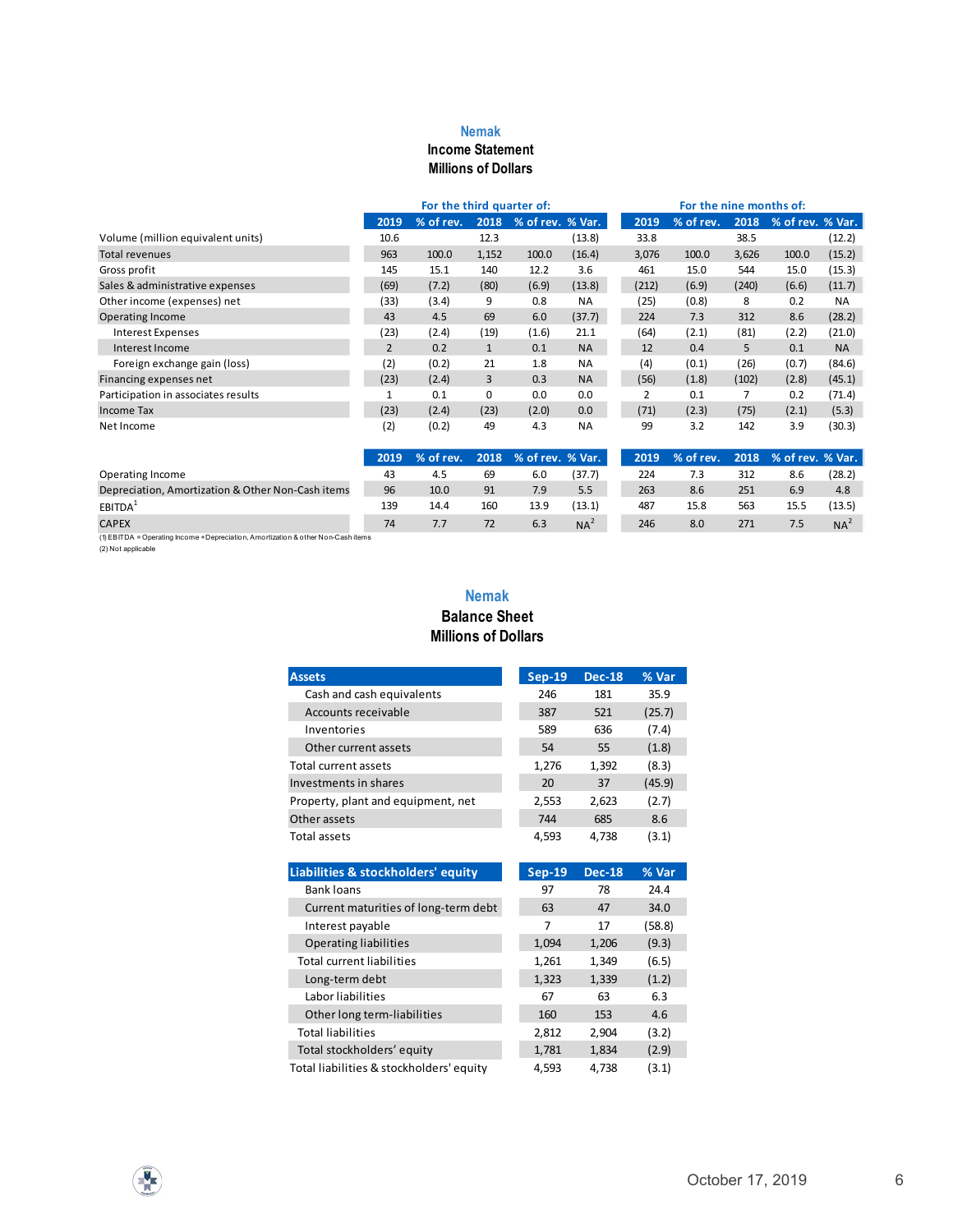#### Nemak Regional Results Millions of Dollars

| <b>Nemak Regional Results</b>                                                                                |                            |                |                                     |          |                                 |         |
|--------------------------------------------------------------------------------------------------------------|----------------------------|----------------|-------------------------------------|----------|---------------------------------|---------|
|                                                                                                              | <b>Millions of Dollars</b> |                |                                     |          |                                 |         |
|                                                                                                              |                            |                |                                     |          |                                 |         |
| Volume (million equivalent units)                                                                            | 2019                       | 2018           | For the third quarter of:<br>% Var. | 2019     | For the nine months of:<br>2018 | % Var.  |
| North America                                                                                                | 6.3                        | 7.5            | (16.0)                              | 19.9     | 22.8                            | (12.7)  |
| Europe                                                                                                       | 3.3                        | 3.4            | (2.9)                               | $11.0\,$ | 11.8                            | (6.8)   |
| Rest of World                                                                                                | $1.0\,$                    | 1.4            | (28.6)                              | 2.9      | 3.9                             | (25.6)  |
| <b>Total</b>                                                                                                 | $10.6\,$                   | 12.3           | (13.8)                              | 33.8     | 38.5                            | (12.2)  |
| <b>Total Revenues*</b>                                                                                       | 2019                       | 2018           | % Var.                              | 2019     | 2018                            | % Var.  |
| North America                                                                                                | 555                        | 666            | (16.7)                              | 1,724    | 2,029                           | (15.0)  |
| Europe                                                                                                       | 323                        | 372            | (13.2)                              | 1,091    | 1,254                           | (13.0)  |
| Rest of World                                                                                                | 85                         | 114            | (25.4)                              | 261      | 344                             | (24.1)  |
| <b>Total</b>                                                                                                 | 963                        | 1,152          | (16.4)                              | 3,076    | 3,626                           | (15.2)  |
| <b>EBITDA<sup>1</sup></b>                                                                                    | 2019                       | 2018           | % Var.                              | 2019     | 2018                            | % Var.  |
| North America                                                                                                | 91                         | 104            | (12.5)                              | 299      | 355                             | (15.8)  |
| Europe                                                                                                       | 39                         | 48             | (18.8)                              | 165      | 186                             | (11.3)  |
| Rest of World                                                                                                | 9                          | $\overline{7}$ | 28.6                                | $24\,$   | 22                              | 9.1     |
| <b>Total</b>                                                                                                 | 139                        | 160            | (13.1)                              | 487      | 563                             | (13.5)  |
| <b>EBITDA<sup>1</sup> Margin in %</b>                                                                        | 2019                       | 2018           | % Var.                              | 2019     | 2018                            | % Var.  |
| North America                                                                                                | 16%                        | 16%            | $5.0\,$                             | 17%      | 17%                             | (0.9)   |
| Europe                                                                                                       | 12%                        | 13%            | (6.4)                               | 15%      | 15%                             | $2.0\,$ |
| Rest of World                                                                                                | 11%                        | 6%             | 72.4                                | 9%       | 6%                              | 43.8    |
| <b>Total</b>                                                                                                 | 14%                        | 14%            | 3.9                                 | 16%      | 16%                             | $2.0$   |
| <b>EBITDA<sup>1</sup> USD/Equivalent units</b>                                                               | 2019                       | 2018           | % Var.                              | 2019     | 2018                            | % Var.  |
| North America                                                                                                | 14.4                       | 13.9           | 4.2                                 | 15.0     | 15.6                            | (3.5)   |
| Europe                                                                                                       | 11.8                       | 14.1           | (16.3)                              | 15.0     | 15.8                            | (4.8)   |
| Rest of World                                                                                                | 9.0                        | 5.0            | 80.0                                | 8.3      | $5.6\,$                         | 46.7    |
| <b>Total</b>                                                                                                 | 13.1                       | 13.0           | 0.8                                 | 14.4     | 14.6                            | (1.4)   |
| (1) EBITDA = Operating Income + Depreciation, Amortization & other Non-Cash items<br>* To external customers |                            |                |                                     |          |                                 |         |
|                                                                                                              |                            |                |                                     |          |                                 |         |
|                                                                                                              |                            |                |                                     |          |                                 |         |